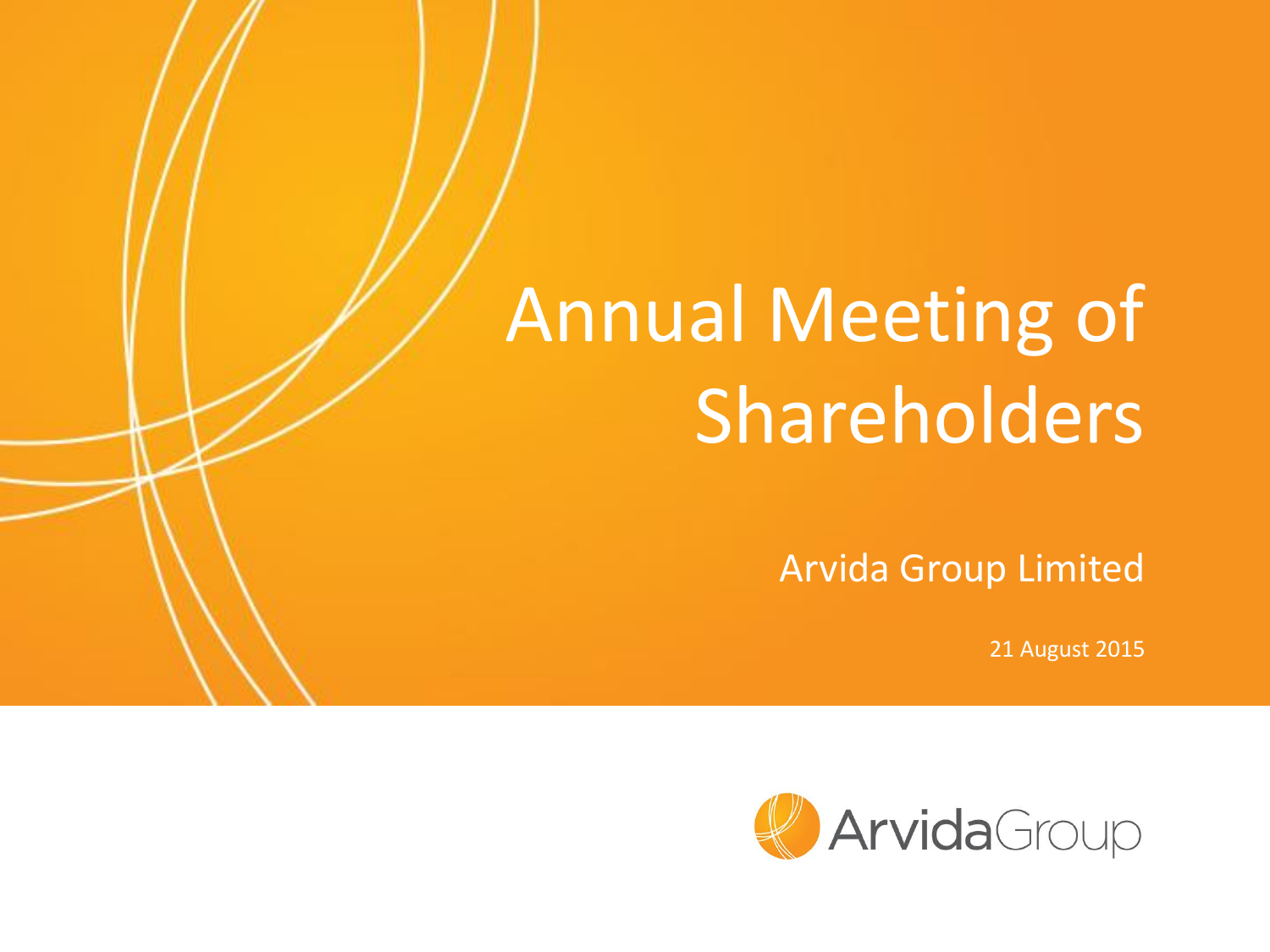## Important Notice

#### **Disclaimer**

The information in this presentation has been prepared by Arvida Group Limited with due care and attention. However, neither the Company nor any of its Directors, employees, shareholders nor any other person shall have any liability whatsoever to any person for any loss (including, without limitation, arising from any fault or negligence) arising from this presentation or any information supplied in connection with it.

The information in this presentation is of a general nature and does not constitute financial product advice, investment advice or any recommendation. Nothing in this presentation constitutes legal, financial, tax or other advice.

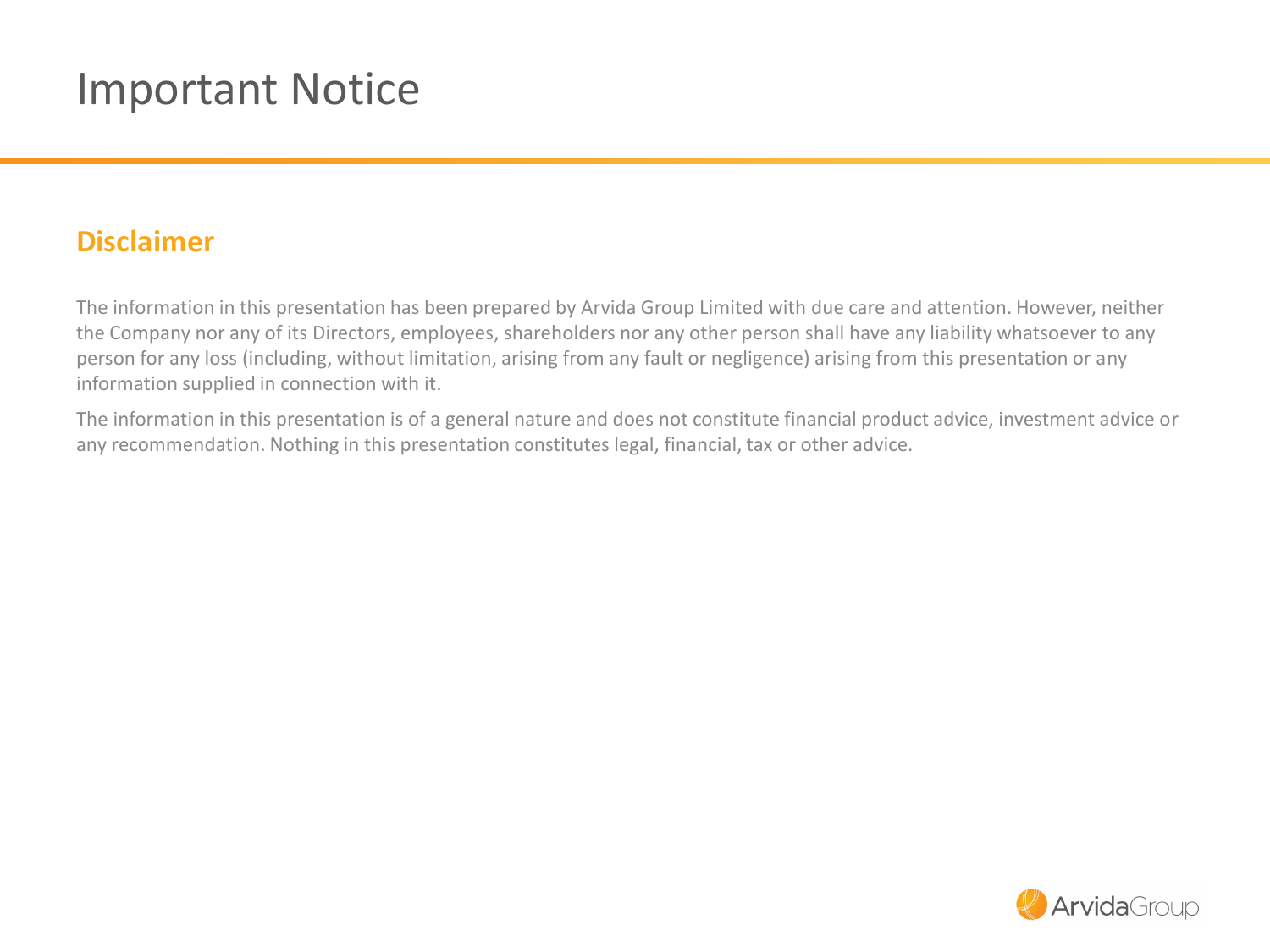# Chairperson's<br>Introduction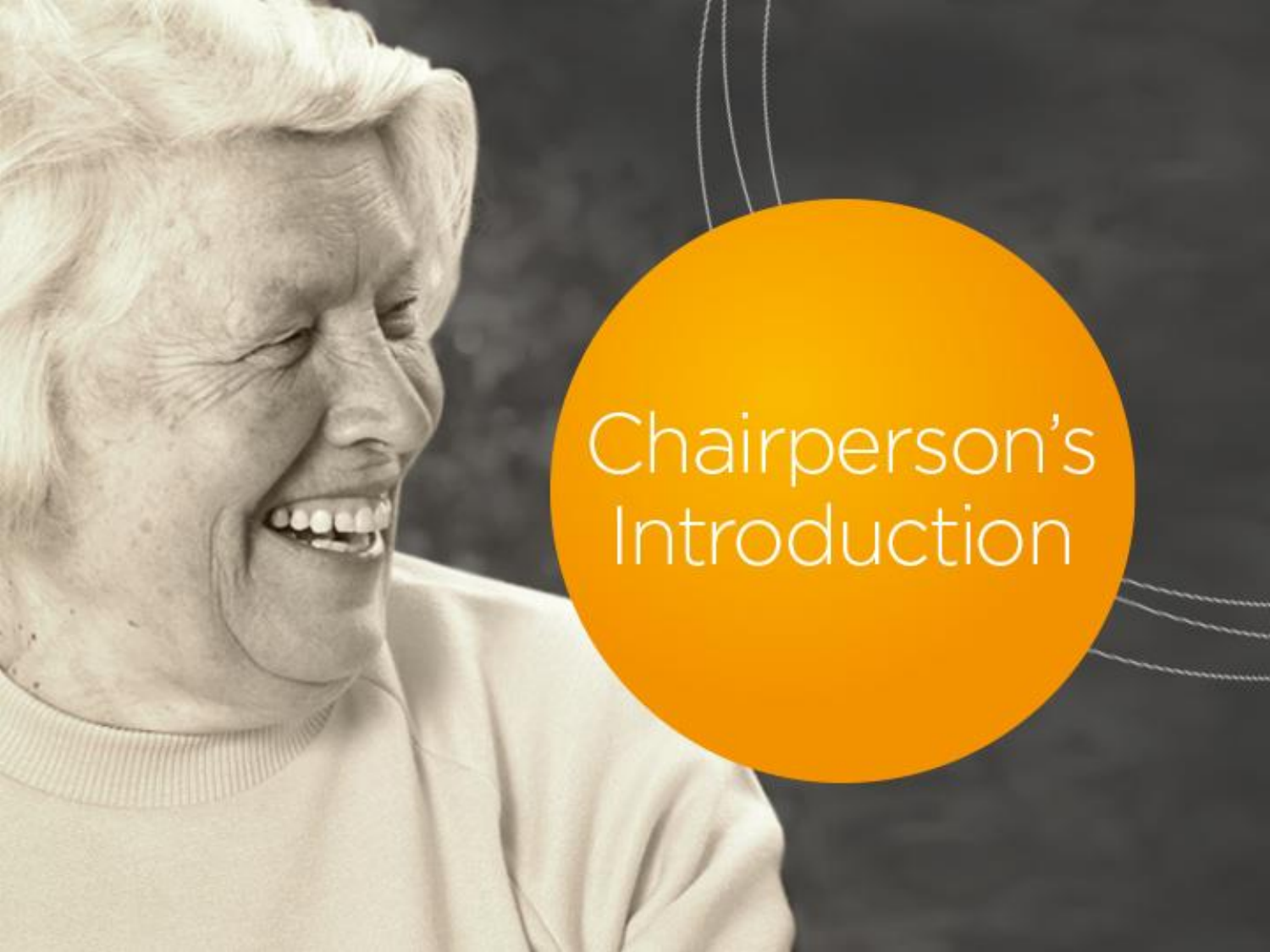# First Quarter Dividend and FY16 Guidance

| First Quarter<br><b>Dividend</b> | First quarter dividend of \$2.9 million<br>$\bullet$<br>1.05 cents per share<br>$\bullet$<br>Record date is 8 September 2015<br>$\bullet$<br>Payment on 18 September 2015<br>$\bullet$<br>Partially imputed with 0.35 cps of imputation credits<br>$\bullet$<br>Supplementary dividend of 0.16 cps for non-resident<br>shareholders |
|----------------------------------|-------------------------------------------------------------------------------------------------------------------------------------------------------------------------------------------------------------------------------------------------------------------------------------------------------------------------------------|
|                                  |                                                                                                                                                                                                                                                                                                                                     |
| <b>Dividend Policy</b>           | Arvida intends to distribute 60% to 80% of Underlying Profit<br>$\bullet$<br>per annum<br>Dividends to be paid on a quarterly basis<br>$\bullet$                                                                                                                                                                                    |
|                                  |                                                                                                                                                                                                                                                                                                                                     |
| <b>FY16 Guidance</b>             | Based on current expectations, Directors confirm FY16<br>$\bullet$<br>guidance to exceed the IPO prospectus                                                                                                                                                                                                                         |
|                                  |                                                                                                                                                                                                                                                                                                                                     |

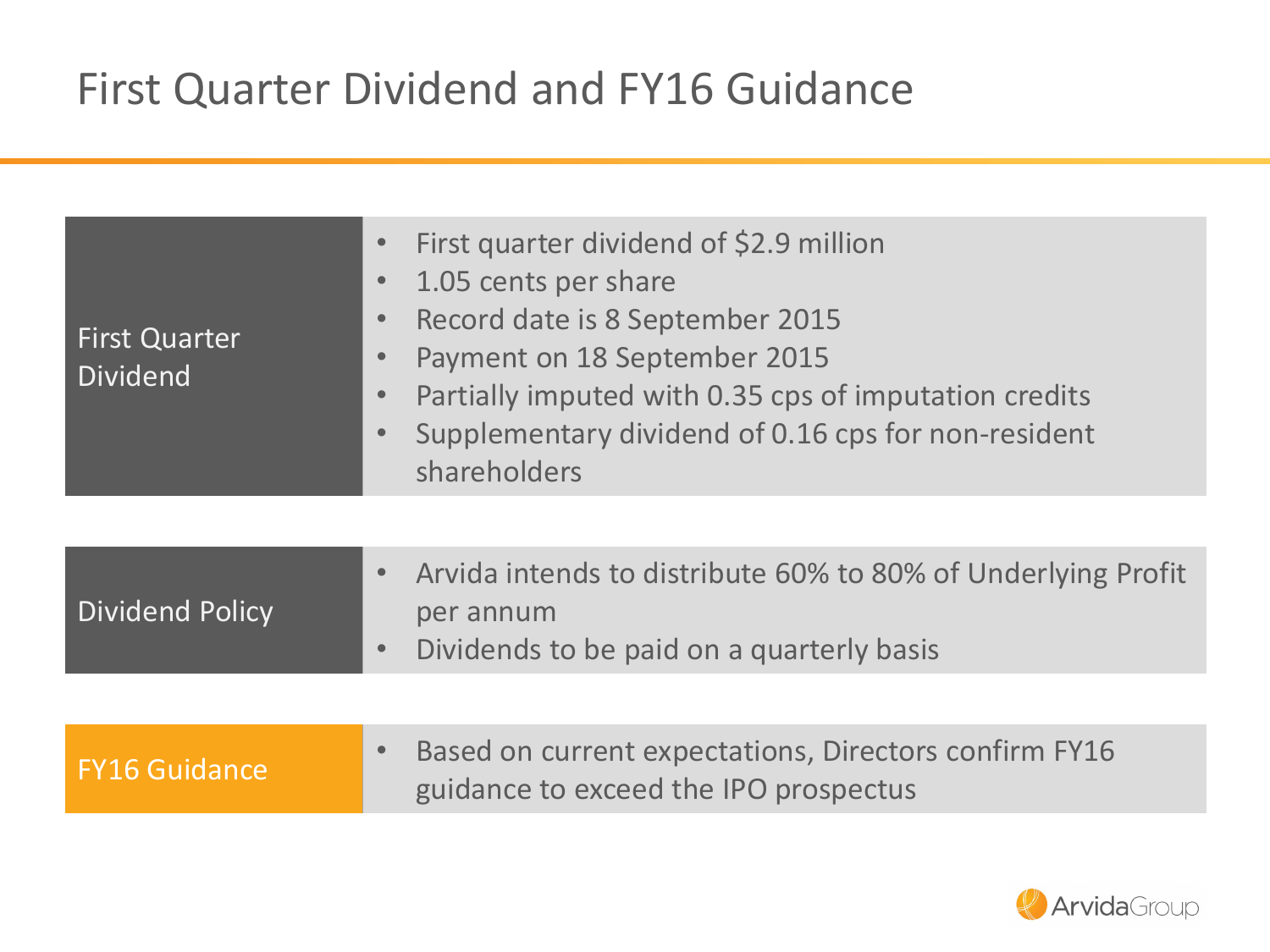# CEO's<br>Review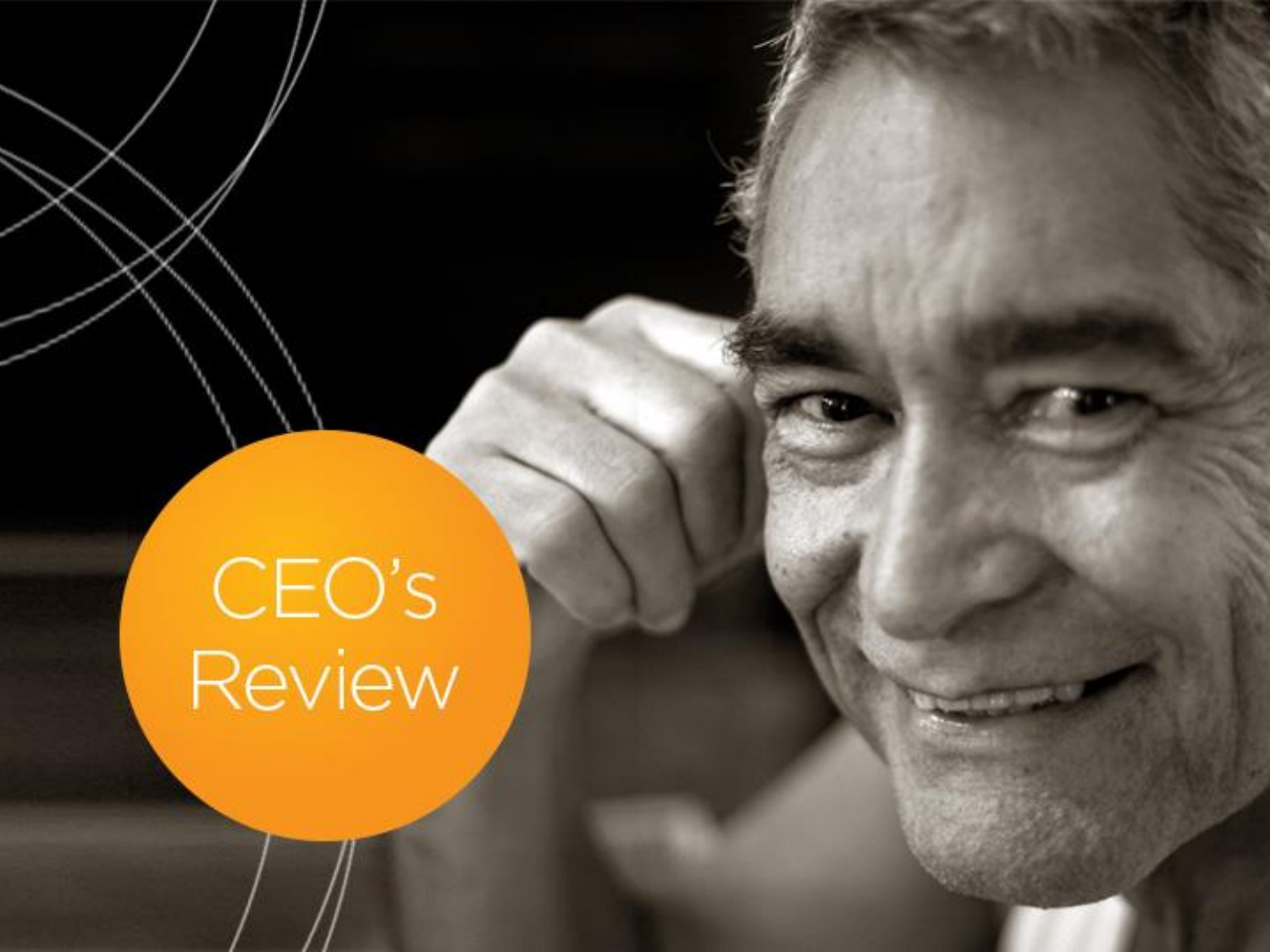#### **Milestones**

Arvida meets IPO forecasts and positions itself for the future

# **Successful IPO**

Raising \$80 million & listing on NZX

# **Maiden Dividend**

\$2.3 million (1.03 cps)

# **National Footprint**

Retirement village and aged care facilities located across New Zealand

# **IPO Forecast Achieved**

Underlying profit<sup>1</sup> of \$4.0 million

# **Support Structure**

Key integration tasks completed

# **Growth Strategy**

Brownfield developments underway and three villages acquired

1 Underlying Profit is a non-GAAP financial measure.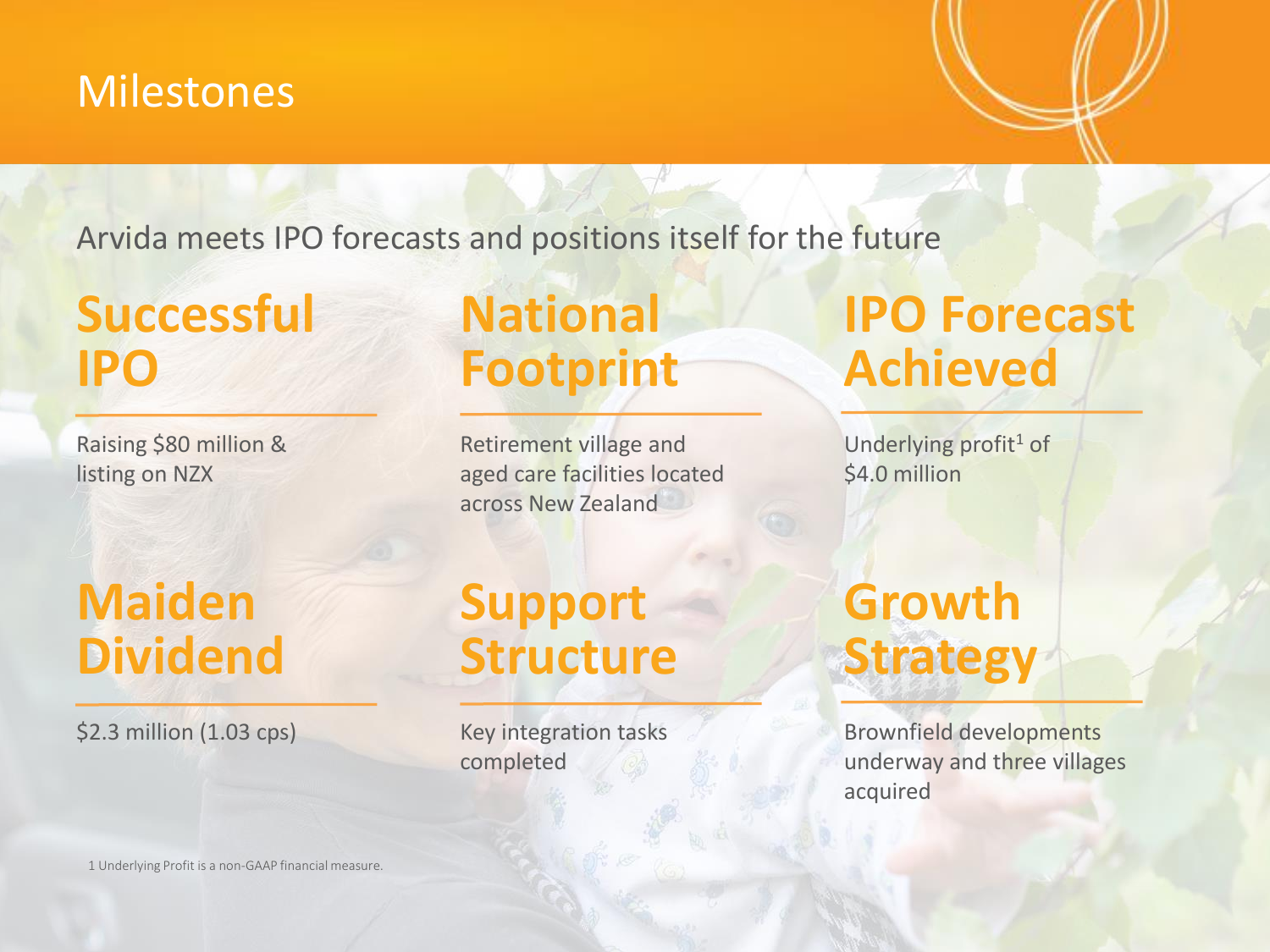## FY15 Result Highlights

#### FY15 financial performance delivered in line with IPO forecast

| <b>Year Ended 31 March 2015</b><br><b>Unaudited</b> \$m | <b>FY15</b> | <b>IPO Forecast</b> | <b>\$ Variance</b> | % Variance |
|---------------------------------------------------------|-------------|---------------------|--------------------|------------|
| Revenue                                                 | 20.0        | 19.0                | 1.0                | 5.4%       |
| Net Profit After Tax                                    | 3.1         | (2.3)               | 5.4                | 232.0%     |
| Underlying Profit <sup>1</sup>                          | 4.0         | 4.1                 | (0.1)              | (1.7%      |
| <b>Dividend</b>                                         | 2.3         | 2.3                 |                    |            |
| <b>Investment Property &amp; PPE</b>                    | 302.1       | 300.0               | 2.1                | 0.7%       |
| <b>Total Debt</b>                                       | 7.3         | 5.9                 | 1.4                | (22.9%     |

^ While the financial results are for the 12 months ended 31 March 2015, acquisition of the assets occurred on 17 December 2014 and the FY2015 unaudited financial results reflect the village operations since then. Prior to 17 December 2014, the principal assets were cash at bank.

1. Underlying Profit is a non-GAAP financial measure.

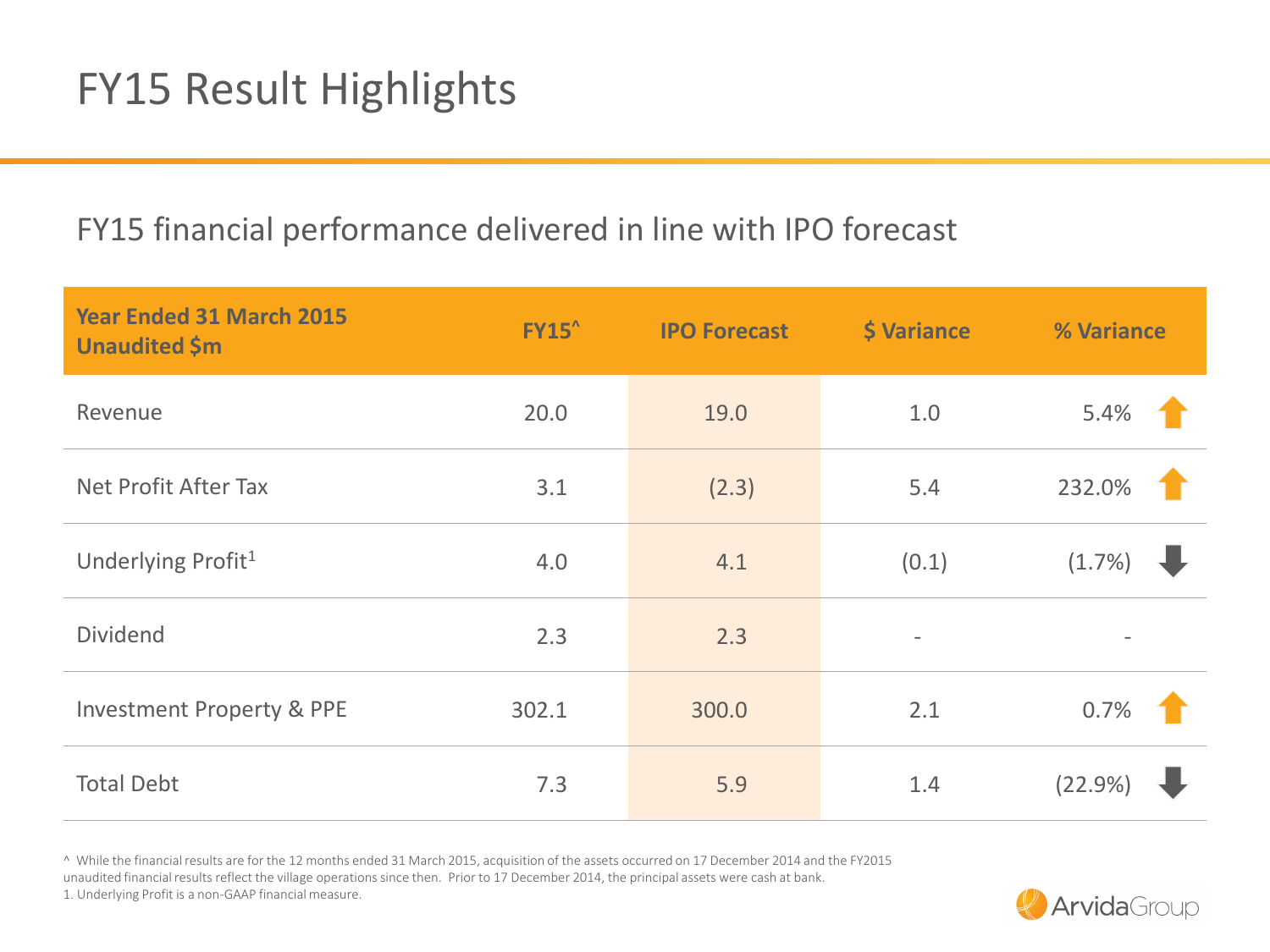#### Strategy

Immediate focus underpinned by three strategies:

 $\begin{pmatrix} 2 \end{pmatrix}$  (3

#### Integration

Creating an effective corporate structure and executing our integration plan to capture the operational efficiencies within the group

Brownfield Development

Progressing identified development opportunities within our existing properties

Acquisition **Opportunities** 

Identifying acquisition opportunities in line with strategy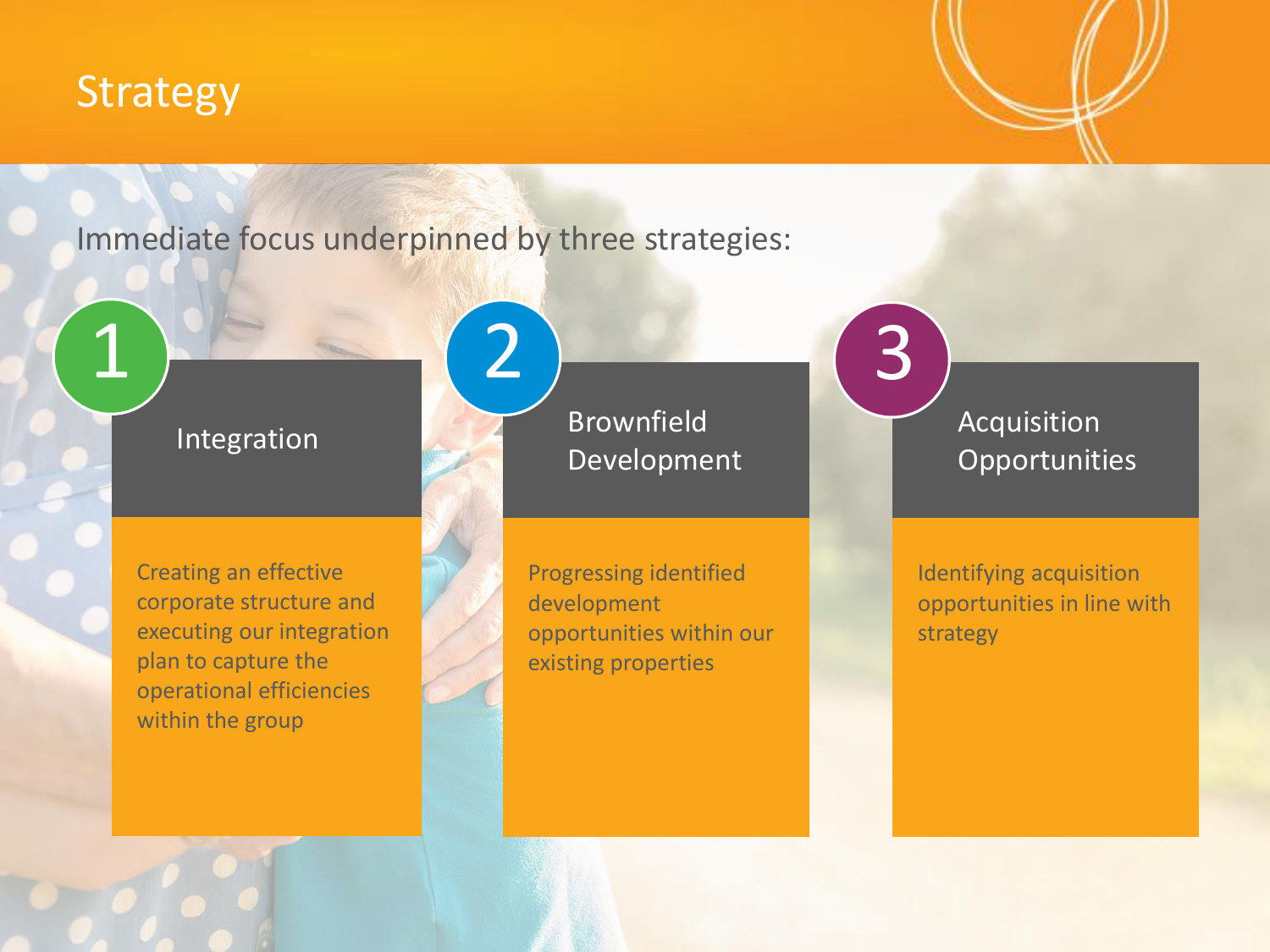#### Business Overview

Arvida is one of the larger operators of retirement villages and aged care facilities in New Zealand

# **1,240**

Aged care beds 612 rest home 503 hospital 125 dementia care

# **896**

Retirement Units 354 Independent Living Units 542 Serviced Apartments

# **2,050+**

Residents

**1,350**

Staff spread across facilities

# **94%**

Occupancy of aged care facilities

**84 yrs**

Average age of resident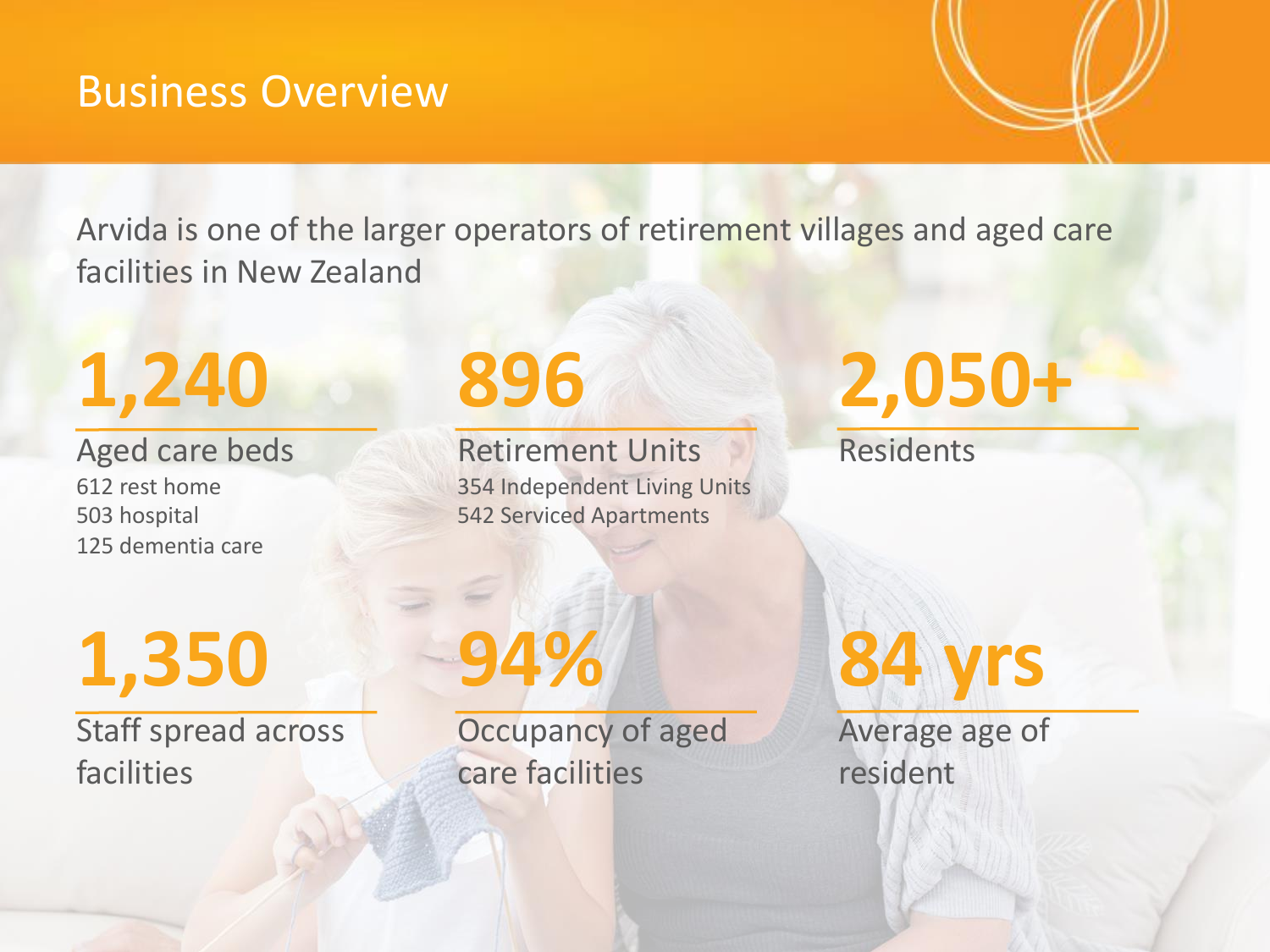# Resolutions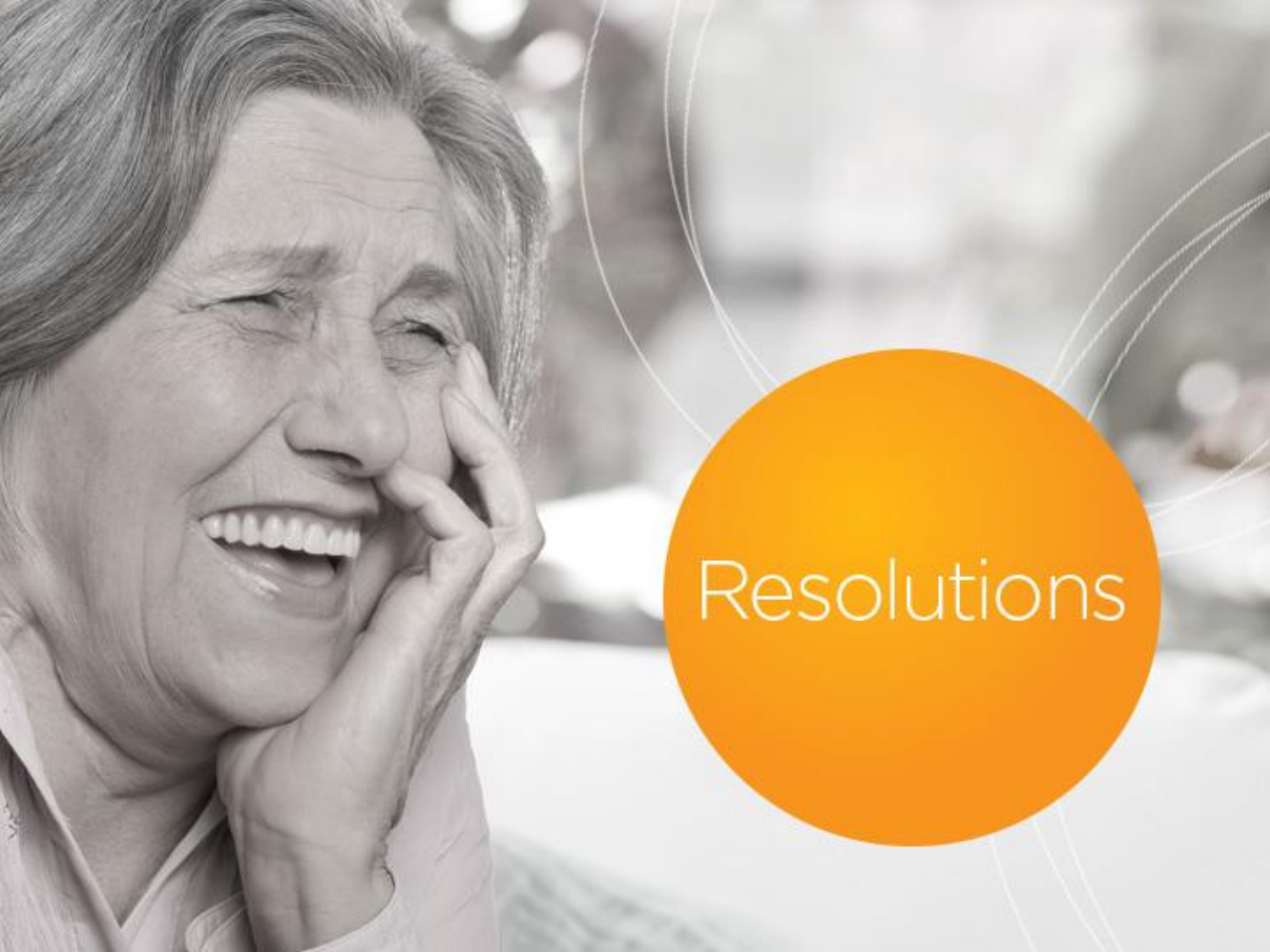## Resolution One

**1**

That Michael George Ambrose, who retires by election, and being eligible, offers himself for re-election as a Director of Arvida.

| For                  | 88,457,967 | 98.7% |
|----------------------|------------|-------|
| Against              | 65,508     | 0.1%  |
| Proxy                | 1,110,151  | 1.2%  |
| Abstain <sup> </sup> | 167,262    | N/A   |

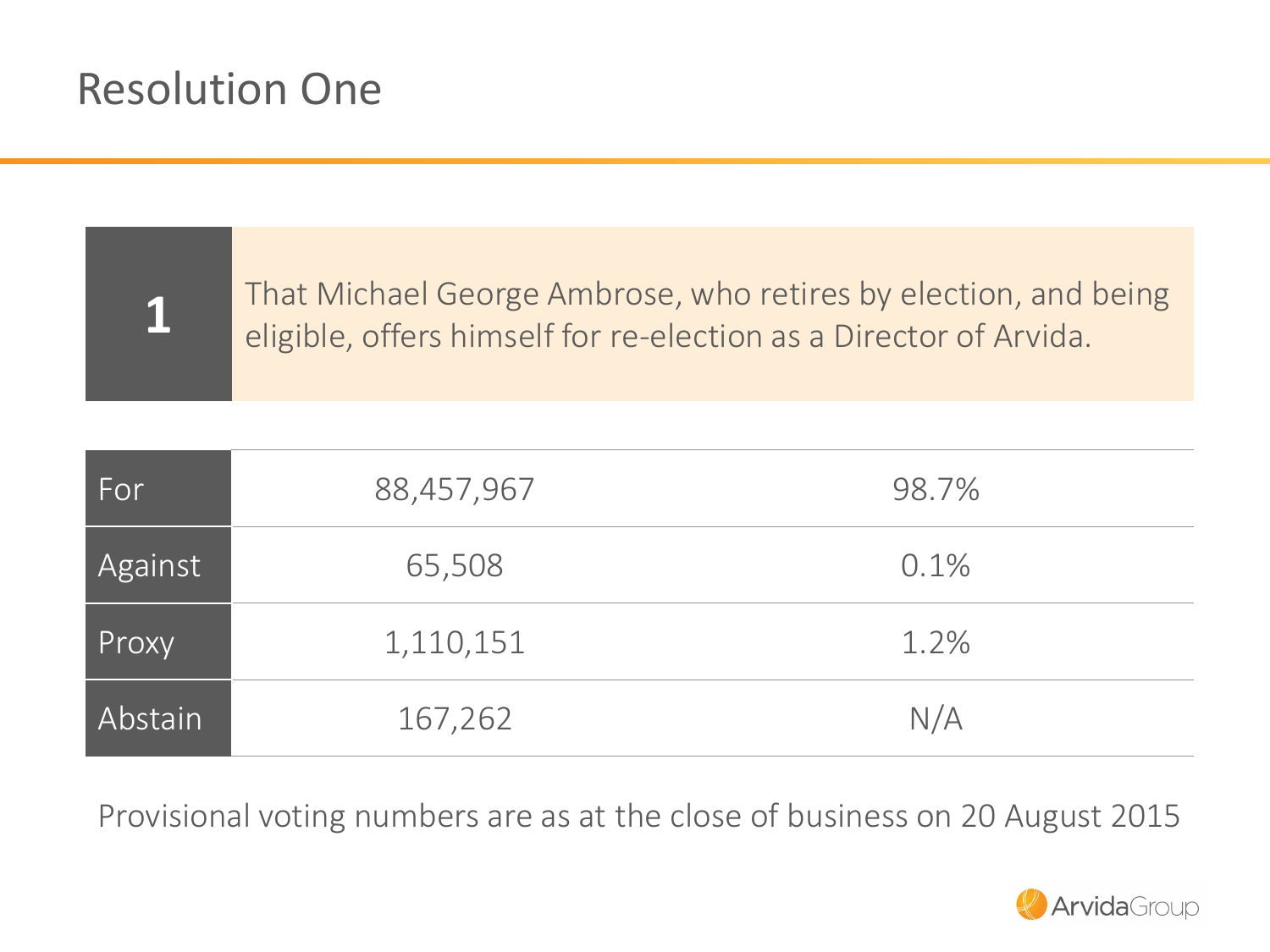## Resolution Two

**2**

That Susan Marie Paterson, who was appointed by the board during the year, retires by rotation, and being eligible, offers herself for election as a Director of Arvida.

| For     | 85,910,519 | 97.8%   |
|---------|------------|---------|
| Against | 30,000     | $0.0\%$ |
| Proxy   | 1,908,561  | 2.2%    |
| Abstain | 1,951,808  | N/A     |

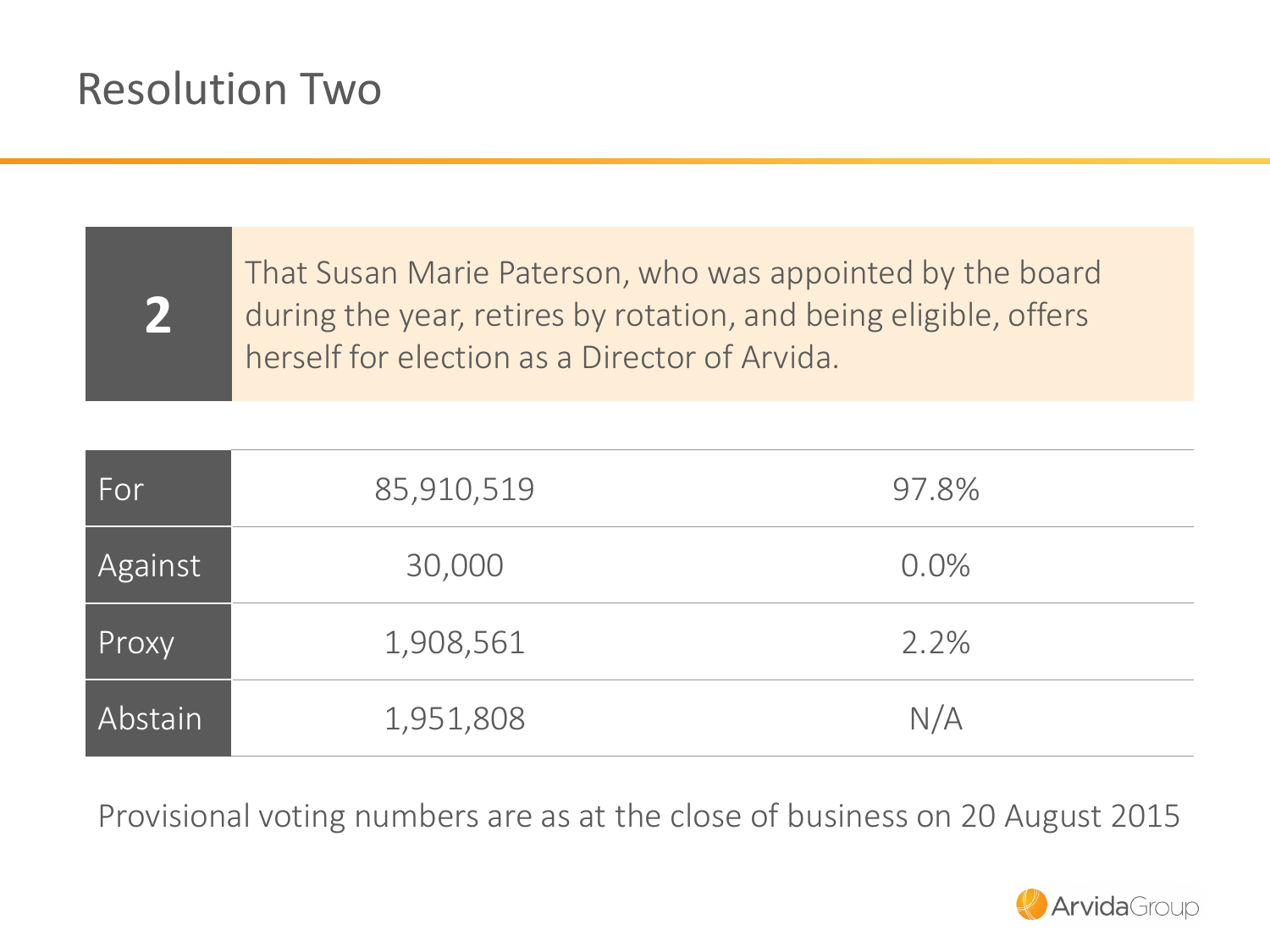## Resolution Three

**3**

That Paul Morton Ridley-Smith, who was appointed by the board during the year, retires by rotation, and being eligible, offers himself for election as a Director of Arvida.

| For            | 84,576,916 | 97.7%   |
|----------------|------------|---------|
| Against        | 30,000     | $0.0\%$ |
| Proxy          | 1,990,835  | 2.3%    |
| <b>Abstain</b> | 3,203,137  | N/A     |

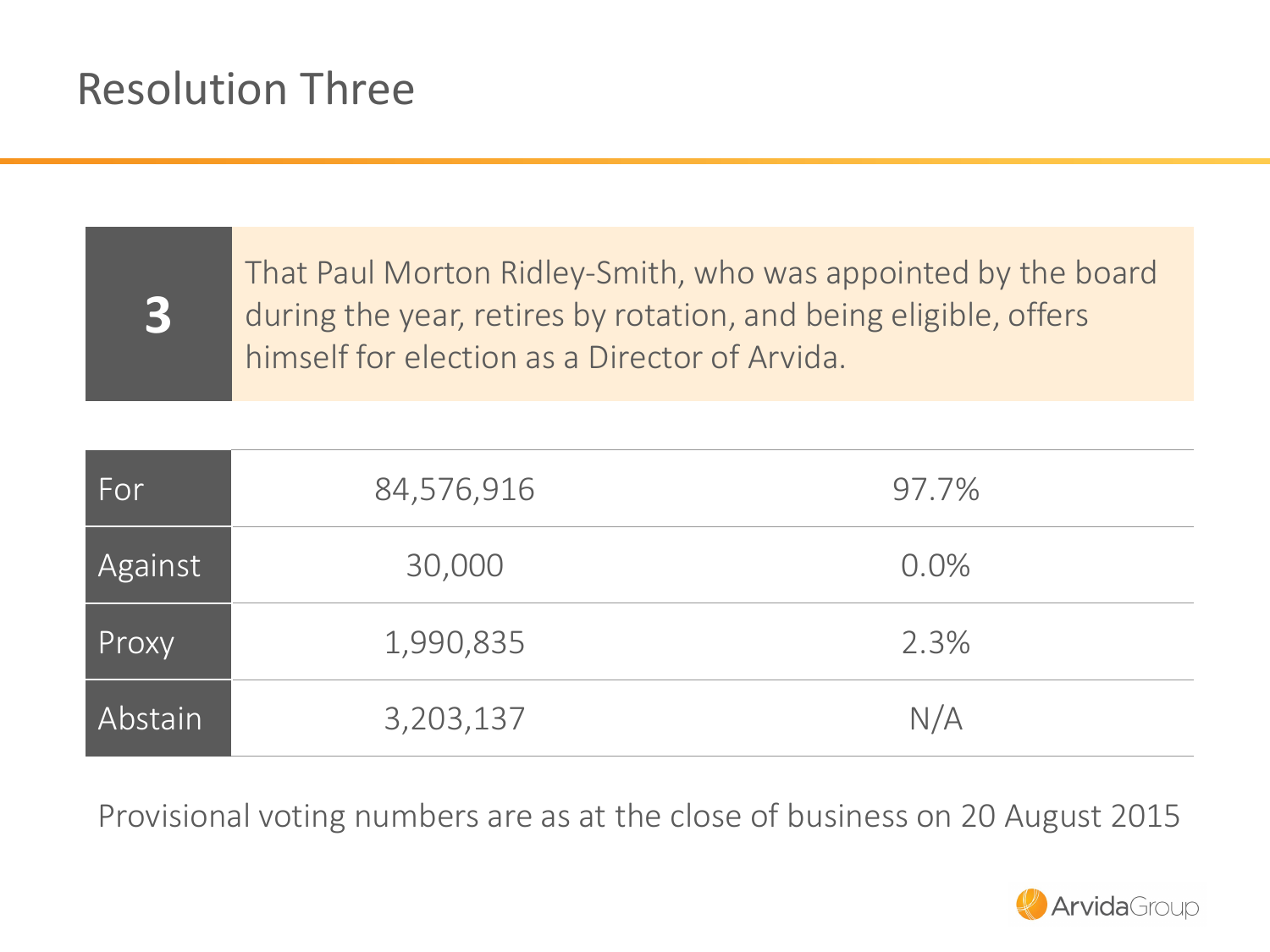## Resolution Four

**4** That the following share issues are ratified, confirmed and approved for the purposes of NZX Main Board Listing Rule 7.3.5(c): • 35,714,286 shares issued on 30 June 2015 at 84 cents each to the participants in the placement; and • 6,727,968 shares issued on 3 July 2015 at 89 cents each to the vendors of Aria Gardens Limited and Epsom Brown Holdings Limited under the respective sale and purchase agreements.

| For     | 85,892,731 | 97.4% |
|---------|------------|-------|
| Against | 43,631     | 0.1%  |
| Proxy   | 2,219,306  | 2.5%  |
| Abstain | 1,645,220  | N/A   |

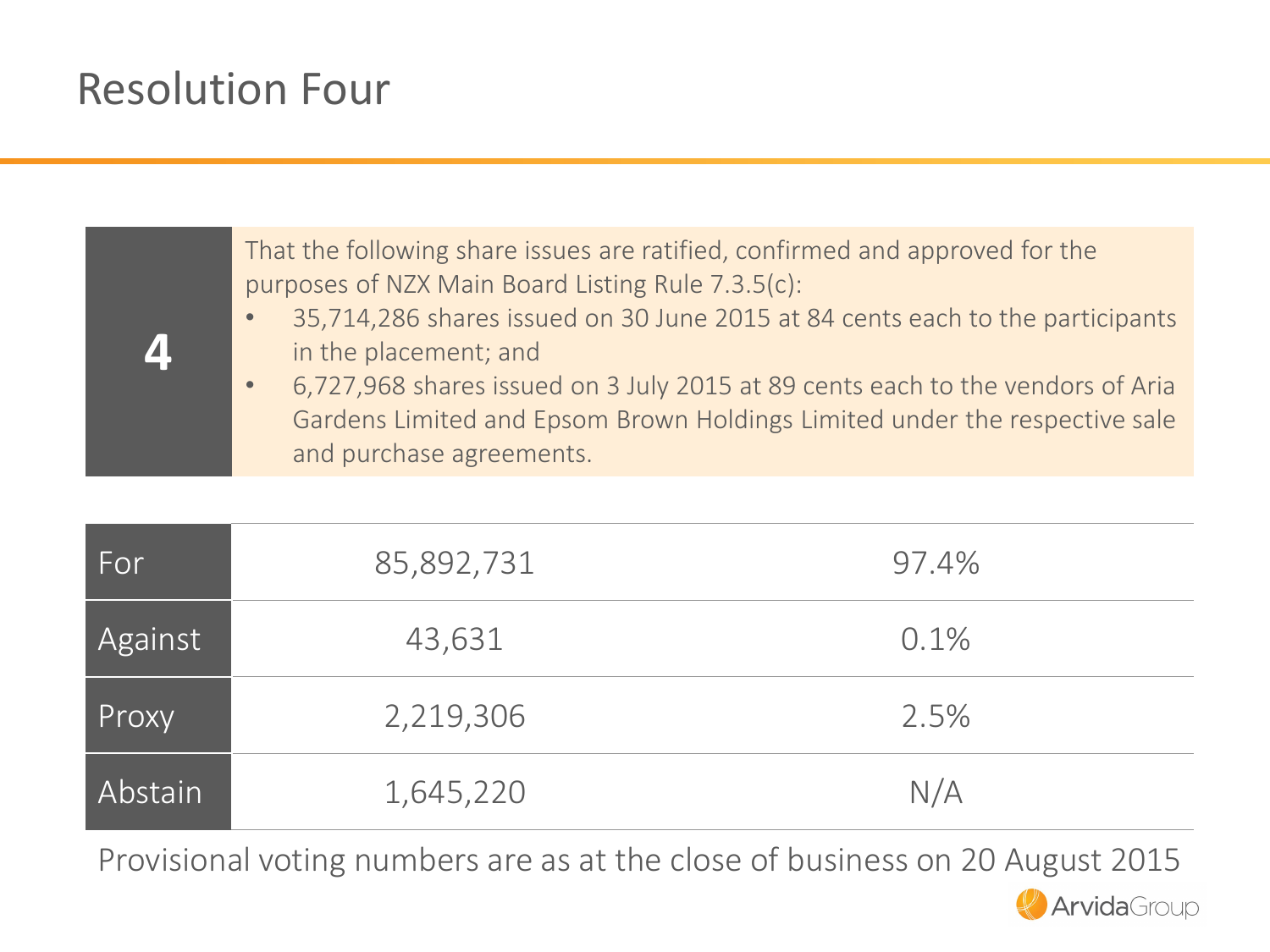## Resolution Five

**5**

That the directors be authorised to fix the fees and expenses of Ernst & Young as the auditor of Arvida.

| /For           | 88,435,936 | 98.5% |
|----------------|------------|-------|
| Against        | 50,930     | 0.1%  |
| Proxy          | 1,314,022  | 1.4%  |
| <b>Abstain</b> |            | N/A   |